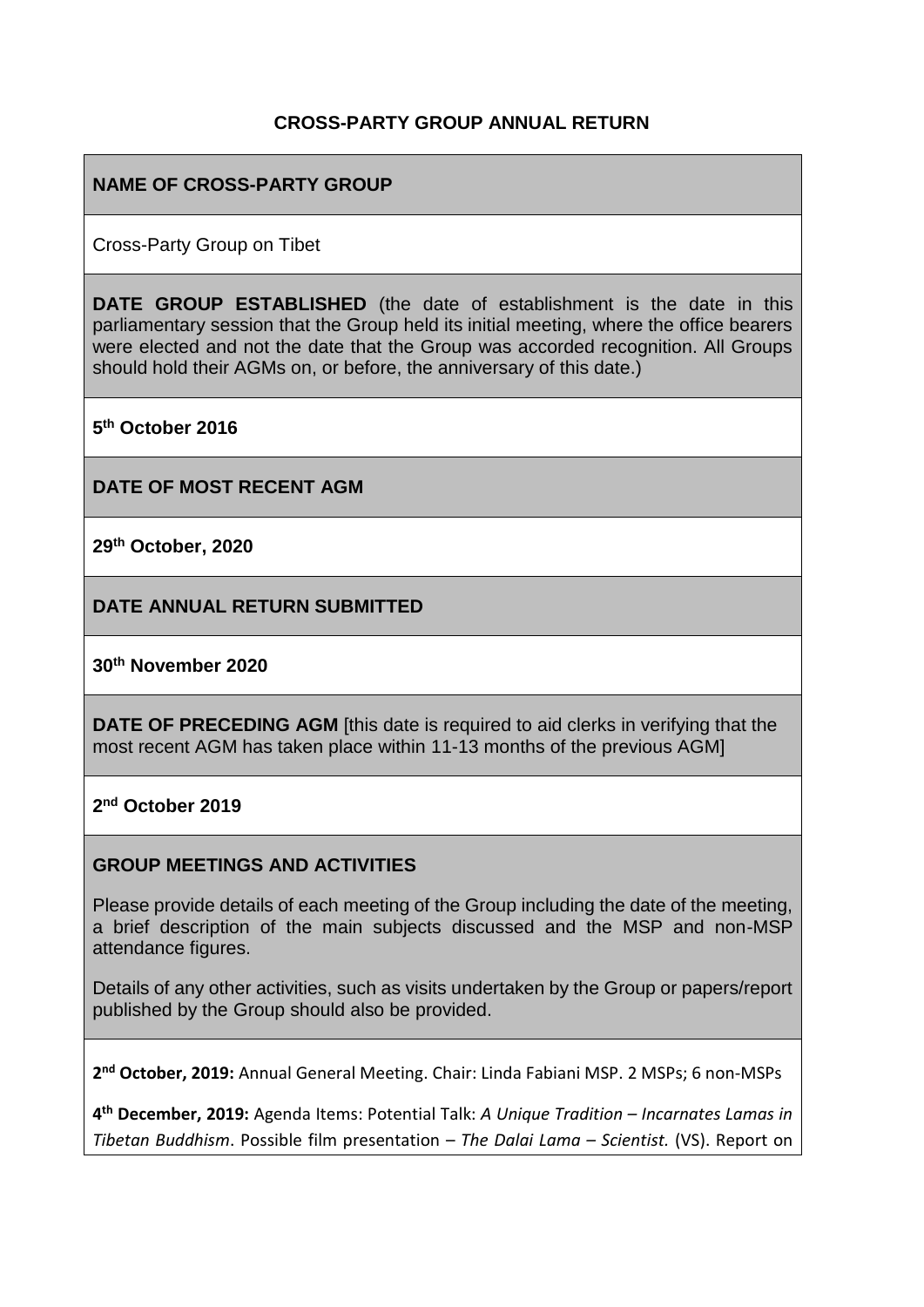International Tibet Support Group Meeting. Tibet in Diaspora Report. Climate Change Inquiry Report. Present: 2 MSPs; 5 non-MSPs.

**22nd January, 2020** First meeting of the Third Pole Climate Change Inquiry: Discussion of Terms of Reference of Inquiry (see [https://scotlandtibet.wordpress.com/third-pole-climate](https://scotlandtibet.wordpress.com/third-pole-climate-change-inquiry/)[change-inquiry/\)](https://scotlandtibet.wordpress.com/third-pole-climate-change-inquiry/). Present: 3 MSPs, 17 non-MSPs.

**11th March, 2020:** Second Meeting of the Climate Change Inquiry: **Hosting Dr David Molden and Eklabya Sharma, Director General and Deputy Director General of The International Centre for Integrated Mountain Development (ICIMOD).** ICIMOD is a major international research centre on mountain development, located in Kathmandu, Nepal. It recently published the *Hindu Kush Himalaya Assessment*, a comprehensive assessment of climate change and development in the Hindu Kush-Himalaya region, that is available open access to the public. **(Meeting cancelled at last moment because of international COVID restrictions).**

**21st April, 2020:** Third Meeting of the Third Pole Climate Change Inquiry. Meeting with Gabriel Lafitte (rukor.org), author of *Spoiling Tibet*, and Michael Buckley, author of *Meltdown in Tibet.* **(Meeting Cancelled due to COVID Restrictions).**

**19th May, 2020:** Hosting members of the Environment Policy Unit of the Tibet Policy Institute, Central Tibetan Administration, Dharamsala. **(Meeting Cancelled due to COVID Restrictions).**

**29th October, 2020:** AGM. Chair's report, Secretary's report, Treasurer's Report. Present: 3 MSPs; 12 non-MSPs. Existing officers re-elected.

### **Other Events:**

**6 th December 2019:** CPG Secretary attended and spoke at the *6 th Global China Dialogue Meeting*, British Academy – UK Parliament.

**7 th December 2019:** CPG Secretary attended and spoke at the *2 nd Climate Action for Tibet* panel discussion in Madrid, coinciding with the COP 25 UN Climate Summit.

**8 th May 2020:** CPG Secretary to speak in Amsterdam to EU Parliamentarians and Tibet Groups **(Cancelled due to COVID restrictions).**

### **MSP MEMBERS OF THE GROUP**

Please provide names and party designation of all MSP members of the Group.

Linda Fabiani MSP (Chair)

Ross Greer MSP (Deputy Chair)

Maureen Watt MSP

David Stewart MSP

Rhoda Grant MSP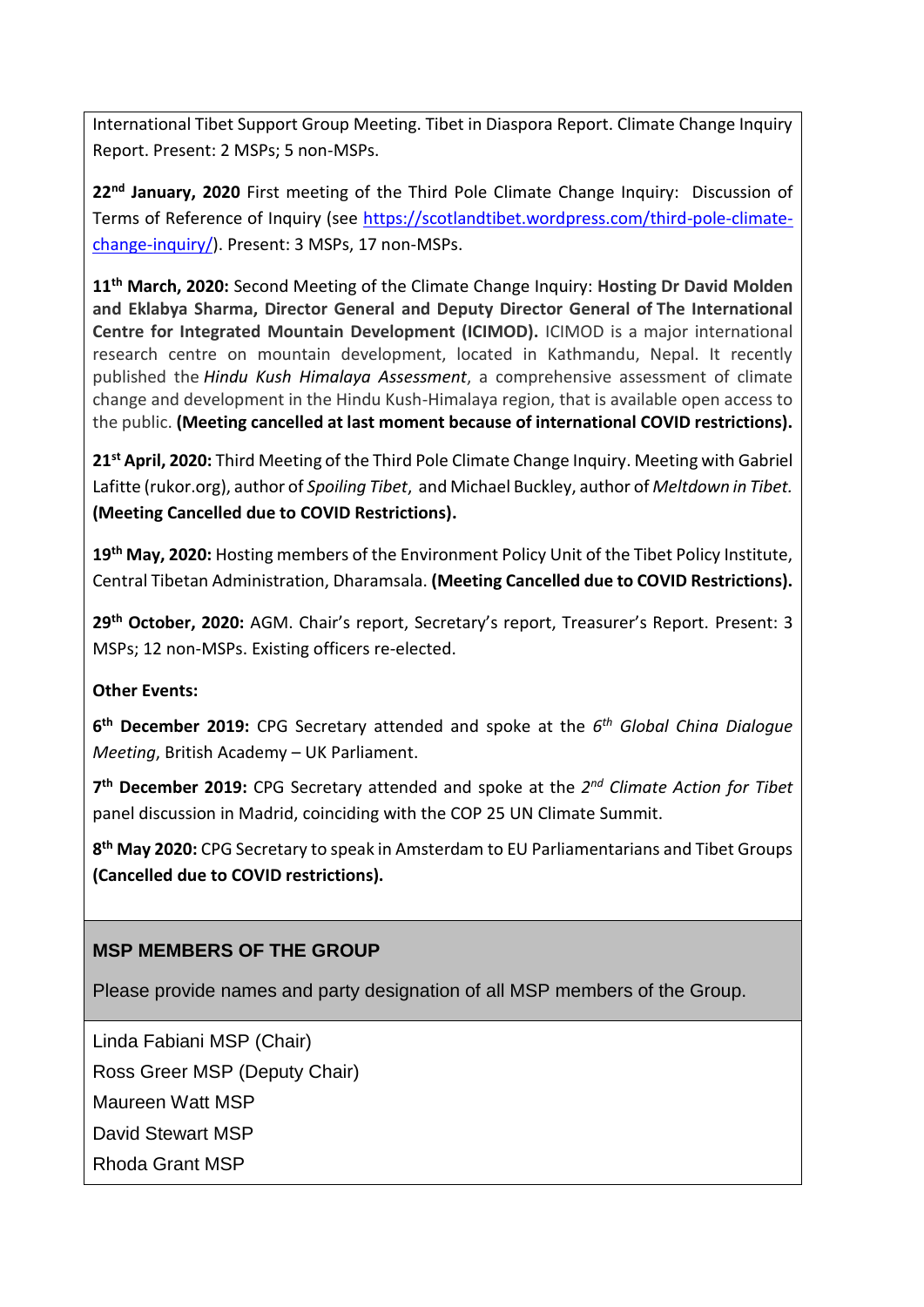## **NON-MSP MEMBERS OF THE GROUP**

For organisational members please provide only the name of the organisation, it is not necessary to provide the name(s) of individuals who may represent the organisation at meetings of the Group.

| Dr Martin Mills (Secretary)                                       |
|-------------------------------------------------------------------|
| Roger Eames (Treasurer)                                           |
| Ron Scrimgeour                                                    |
| Linda Hendry                                                      |
| <b>Maxwell Macleod</b>                                            |
| <b>Victor Spence</b>                                              |
| Jenni Campbell                                                    |
| David Hudson                                                      |
| Scottish Centre for Himalayan Research, University of<br>Aberdeen |
| Office of Tibet, London                                           |
| <b>Tibet Support Group Grampian</b>                               |
| <b>Tibet Support Group</b>                                        |
| Scotland                                                          |
| Amnesty International                                             |
| <b>Tibet Society</b>                                              |
| <b>Free Tibet</b>                                                 |
| <b>Students for a Free Tibet</b>                                  |
|                                                                   |

### **GROUP OFFICE BEARERS**

Please provide names for all office bearers. The minimum requirement is that two of the office bearers are MSPs and one of these is Convener – beyond this it is a matter for the Group to decide upon the office bearers it wishes to have. It is permissible to have more than one individual elected to each office, for example, co-conveners or multiple deputy conveners.

| Convener               | Linda Fabiani MSP     |
|------------------------|-----------------------|
| <b>Deputy Convener</b> | <b>Ross Greer MSP</b> |
| Secretary              | Dr Martin Mills       |